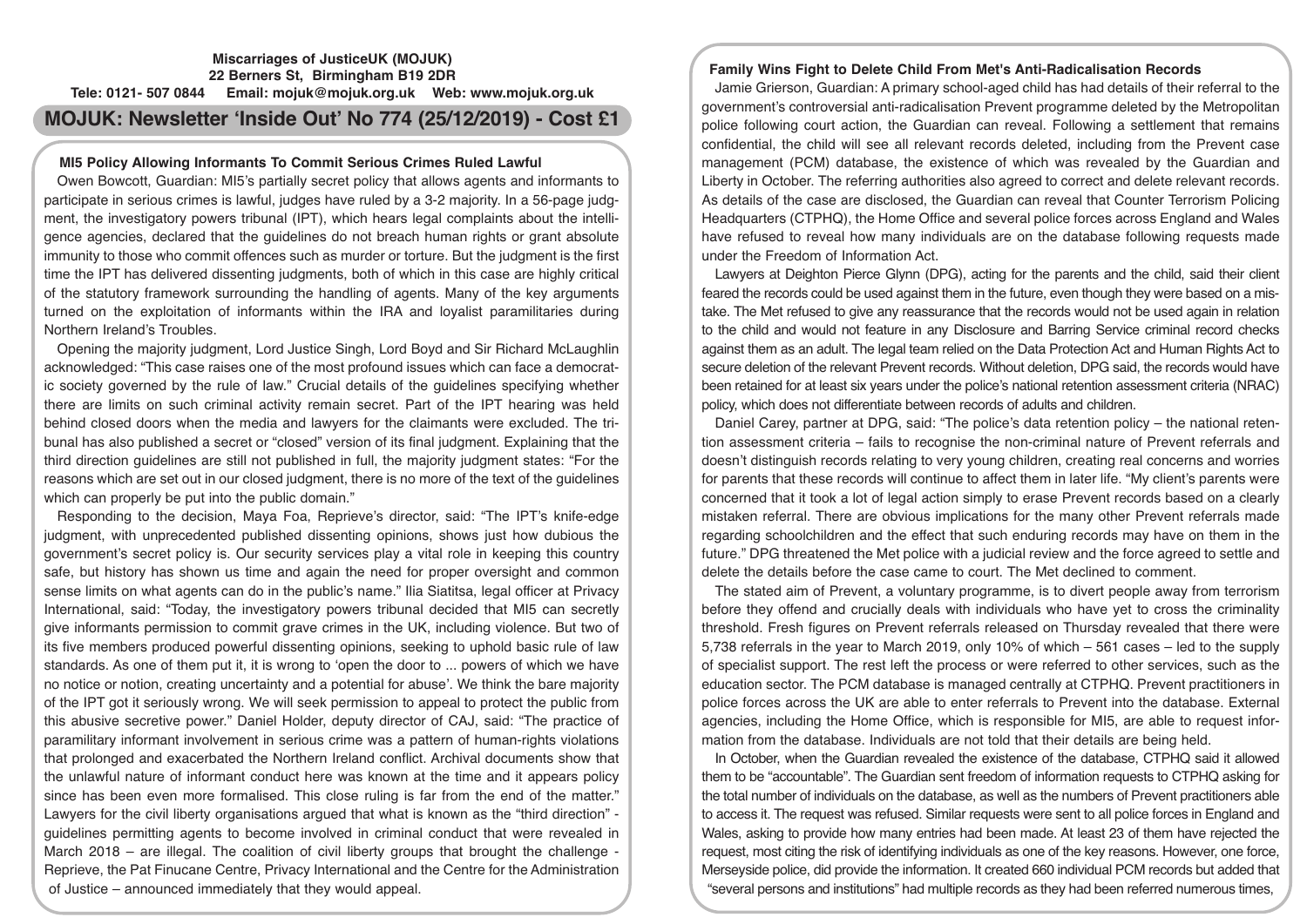so the figure did not equate to individuals. The Home Office refused when asked to reveal how many times it had requested information from the PCM database. The CTPHQ's national Prevent coordinator, Ch Supt Nik Adams, said: "The public would expect us to keep records of people vulnerable to radicalisation, so that we can understand when risks increase, provide support and take action against the causes. This is especially relevant in the case of children, and our priority is to protect them as potential victims of extremists. "We take our responsibilities to protect people's personal information seriously and records are regularly updated and deleted when it is no longer necessary or proportionate to keep them."

Rosalind Comyn, Liberty policy and campaigns officer, said: "It's sheer hypocrisy for police chiefs to claim the Prevent database provides transparency and then refuse to answer basic questions about it. Thousands of people, including children, could be on this database because of what they're perceived to think or believe. As a bare minimum, the government and police must tell people they are on the database, what information is held on them and how it can be used. "This database isn't about keeping us safe – it's about keeping tabs on people. Those in power must stop shrouding Prevent in secrecy and shielding it from the robust independent review it so desperately needs."

#### **CCRC Refers 2012 Murder Conviction of C. Hunnisett to Court Of Appeal**

C. Hunnisett was tried at Lewes Crown Court in 2012 for the murder of Peter Bick. He pleaded not guilty and the Judge directed the jury on issues of loss of control, self-defence and diminished responsibility. C. Hunnisett was convicted of murder in May 2012 and sentenced to life imprisonment with a minimum term of 18 years. He tried to appeal against conviction in 2015 but were unsuccessful and applied to the CCRC later that year. He was transferred from prison to a secure hospital in 2018.

Having reviewed the case in detail, including having obtained and considered new psychiatric opinion, the Commission has decided to refer the case for appeal. The referral is based on new expert evidence suggesting that C. Hunnisett was suffering from paranoid schizophrenia at the time of the killing, that in the Commission's view raises a real possibility the Court will quash the murder conviction and replace it with one for manslaughter on the grounds of diminished responsibility. If the conviction is so replaced, the likely outcome is that the prison sentence for murder will be replaced with a prison sentence with a direction that C. Hunnisett be detained in hospital. Mr Hunnisett was not represented in his application to the Commission.

#### **Death of Stephen Berry in Police Custody Could Have Been Prevented**

The inquest into the death of Stephen Berry has concluded finding he died from the effects of alcohol withdrawal after being held in Northumbria police custody. The jury found symptoms of Stephen's physical ill health should have been treated as a medical emergency and that had medical care been provided then his death may have been prevented. Shocking evidence on the behaviour of police officers was also heard at the inquest, at which the family were represented by another bereaved family member. Stephen Berry was 43 years old when he died after becoming unresponsive in a cell at Washington police station. He had been held there for 27 hours, since 5pm on Thursday 28 March. Stephen spent a prolonged time in custody as the Friday was a Bank Holiday and the local court was closed until Saturday. He was pronounced dead in the Queen Elizabeth hospital in Gateshead at 12.39am on Saturday 30 March 2013.

His family were represented at the inquest not by lawyers but by another bereaved family member, after being unable to get through the protracted and painful application process for legal aid fund-

ing. Tracey McCourt and Stephen's daughter, Gemma, connected online. Tracey supported Stephen's family through the inquest and was recognised by the coroner as the family representative. She and the family were supported by INQUEST Head of Casework, Anita Sharma.

Stephen had a long history of mental ill health and alcohol dependency. He brought his daily medication and the instructions on when to take them with him to the police station. The inquest heard he was put in a cell monitored by CCTV and placed on observations which required him to be roused or spoken to every half an hour. However, there were a series of false entries and inaccuracies on the custody record when viewed against the CCTV footage. Throughout his first night in custody, Stephen was not visited or physically checked in any way for a total of four hours and 47 minutes. The following morning on Friday 29 March 2013, Stephen reported to custody staff that he was hallucinating and shaking and requested to see a doctor who prescribed him some additional medication. However, his health continued to deteriorate and by the afternoon he was behaving in an increasingly distressed and disoriented manner.

Evidence was heard that by 7pm, Stephen was sweating profusely and demanding to be released. In the period that followed, he was seen to be talking to himself and gesticulating with his arms. CCTV audio evidence was shown to the court which heard the conversations of the detention officers and police sergeant dismissing Stephen's ill health and instead calling him "barking", "fucking crackers" and a "fucking lunatic". The police sergeant spoke to Stephen through the hatch in the cell door at 7.26pm and was heard telling him "Listen you're not going to hospital, you're going to court in the morning." Evidence was heard that the sergeant said Stephen had asked to go to hospital, but he thought it was an excuse to leave custody. At 8.25pm the detention officer recorded in the custody record that Stephen was 'repeatedly banging on his cell door' and said that 'he can hear voices in his head and can see figures in his cell holding machine guns.' At this point force doctor was finally contacted to request a mental health assessment. However, the detention officer did not mention that Stephen was hallucinating, sweating or hearing voices. Stephen's condition continued to deteriorate. When the doctor rang back over an hour later at 9.46pm to check the urgency in attending the police station, the sergeant again did not mention any of Stephen's symptoms. When force doctor finally arrived at 11.28pm, three hours after first being called, Stephen was seen on the CCTV to be curled on the cell floor, rocking back and forth. Upon arrival, the doctor instructed for an ambulance to be called. The Independent Office of Police Conduct have announced that gross misconduct proceedings will be brought against two custody sergeants who were responsible for Stephen's welfare during his detention. However, both officers have left the police force since Stephen's death.

Gemma, Stephen's daughter said: "It's had a huge impact on mine and my family's life. My Nanna was dealing with it all previously, but she passed away in December three year ago and I promised her that I would keep fighting for justice for my dad. No-one should have been treated like he was in there. All the comments that were made towards my dad were totally disrespectful and unbelievable. He should have been given the chance to get taken to hospital when he asked to, instead of them dismissing him. He probably would have been still alive today."

Tracey McCourt, sister-in-law of Leonard McCourt who died in police custody, and representing Stephen's family at the inquest said: "Having been through the process myself of representing my family following the death of my brother in law Leonard, I know how difficult this process is. I knew it would open some old wounds for me, but I also knew I couldn't let Gemma do it on her own. It is an instinctive thing to do, as soon as you see someone struggling, I just have to help them. People say the inquest process in 'non-adversarial'. Well Gemma and I were up against three teams of state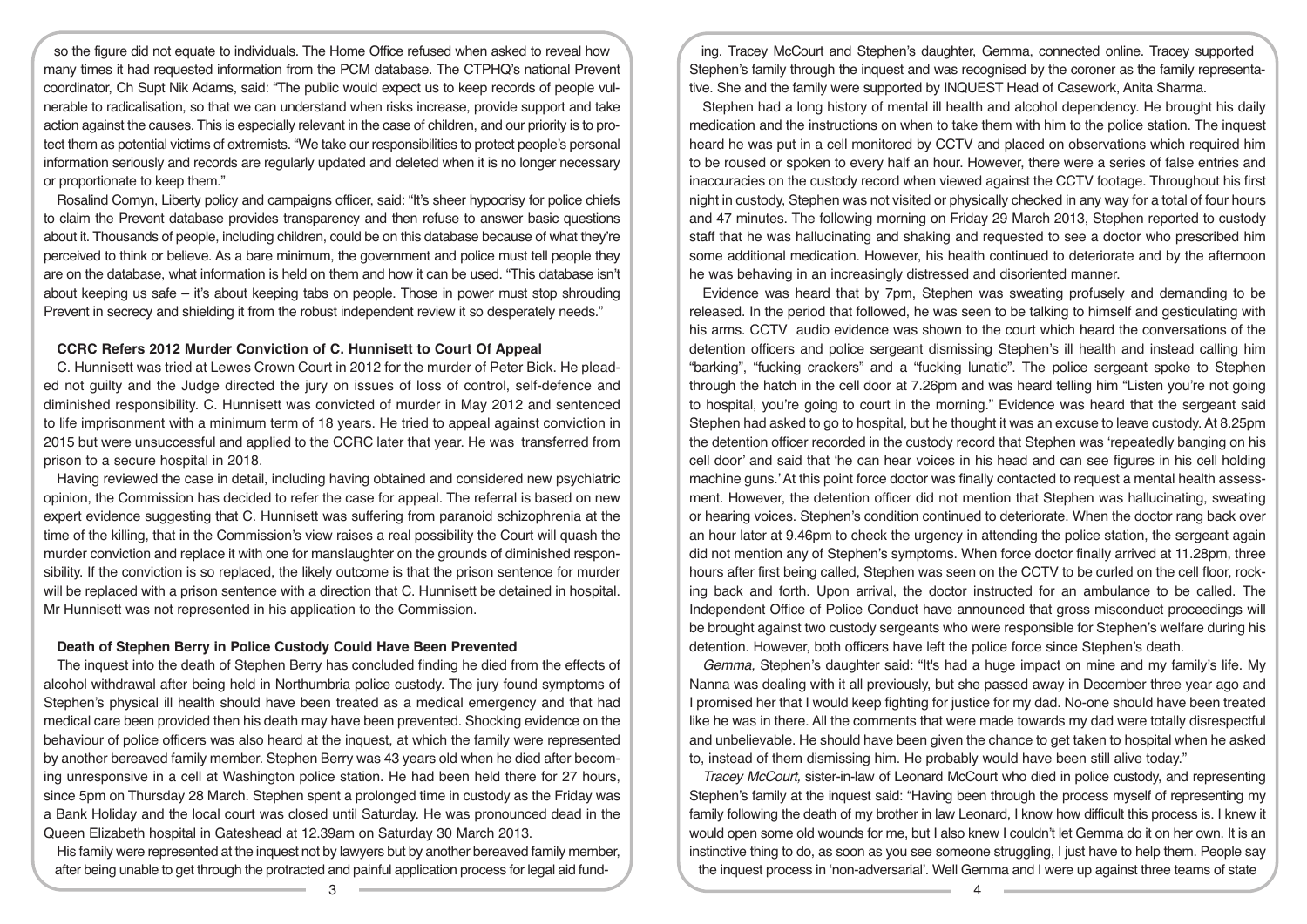lawyers trying to obstruct and manipulate the process at every step of the way. The lawyers for the police were hoping to intimidate us, but I am glad we stood our corner to ensure we got to the truth about what happened to Stephen. We would also like to thank the coroner and the jury who helped ensure that the failings that led to Stephen's death would be thoroughly scrutinised. We both hope that no family has to go through what we have had to."

Anita Sharma, Head of Casework at INQUEST said: "This inquest has shown a woeful lack of regard for the wellbeing of a man in crisis. The comments and inactions of the officers are disgraceful. Stephen was dehumanised and ultimately left to suffer by those who owed him a duty of care. It is shameful that a bereaved family has had to represent another bereaved family at this inquest, a process which is inevitably retraumatising. Meanwhile they faced state bodies and representatives with unlimited access to public funding for experienced legal teams and experts. There must be automatic non means tested public funding to ensure families have immediate access to legal representation following a state related death."

#### **Prison Officers Association Fined £210,000 For Unlawful Strike Action**

The Secretary of State for Justice seeks an order of appropriate penalty against the Prison Officers' Association ("the POA") under CPR 81, for alleged civil contempt by reason of disobedience of a court order. No order of committal is sought against any named individual. The application notice for contempt was issued on 19 July 2019 (though it was not sealed until 7 October 2019) and was served directly on the POA's solicitors, with supporting material, on 3 September 2019. The order alleged to have been breached on two occasions is a permanent injunction ordered by Jay J on 19 July 2017 ("the Injunction"), after a contested trial, prohibiting the POA from inducing, authorising or supporting any form of industrial action by a prison officer. We set out the relevant terms of the Injunction later in this judgment.

The Secretary of State contends, and the POA does not dispute, that, on 14 September 2018, the POA induced national strike action by prison officers; and on 21 February 2019, the POA supported industrial action by prison officers at HMP Liverpool. It is also the case that the POA accepts that the two incidents referred to amount to breaches of express terms on the face of the Injunction. Nor does the POA contend that it was unaware of the terms of the Injunction imposed on it.

As Mr Stephen Gillan, the General Secretary of the POA explains in his evidence and we accept, the POA plays an important and significant role in facilitating and maintaining good industrial relations. It represents just over 30,000 dedicated, hardworking prison officer members across 122 prisons in England and Wales. It is well documented that, while the prison population has been growing and continues to grow, the number of prison officers is falling. Mr Gillan refers to the annual report for 2019 of HM Chief Inspectorate of Prisons for England and Wales (referred to as "HMCIP"). The opening paragraph of the report's introduction reads: "... far too many of our jails have been plagued by drugs, violence, appalling living conditions and a lack of access to meaningful rehabilitative activity… Overall, levels of self-harm were disturbingly high and self-inflicted deaths tragically increased… …

However we were also struck, as in previous years, by the extraordinary dedication of those who work in our prisons. Their work is difficult, often dangerous, largely unseen by the public and, as a result, little understood. Many worked through a period in which reduced resources, both in terms of staff and investment, made it extremely difficult to run some of our jails. Many are new to their jobs and deserve as much support as possible as they gain experience and grow into their roles in an environment where, in too many establishments, drug-fuelled violence remains a daily reality."

Conclusion: For the reasons we have given, we find the breaches of the Injunction alleged in the application notice are proved beyond reasonable doubt. The POA, having notice of the Injunction: i) Induced national strike action on 14 September 2018; and ii) Supported and induced strike action at HMP Liverpool on 21 February 2019. The Injunction was lawfully made; its terms are in accordance with s.127 of the 1994 Act; and the POA is bound by its terms. The breaches were serious. We grant the order for appropriate penalty made by the Secretary of State for Justice against the POA and impose a total fine of £210,000. We invite the parties to agree the terms of a consequential order in light of this judgment. Finally, we record our thanks to the parties and their respective legal teams for the assistance they have provided and the focus and clarity of their submissions.

#### **Jailed For 17 Months for Sending £35 to Islamist Fighters in Syria**

Lizzie Dearden, Independent: A former beauty queen has been jailed for sending £35 to Islamist fighters in Syria. Amaani Noor "married" a man she had never met over the internet and was planning to join him when she was arrested. The 21-year-old was found guilty of funding terrorism after a court heard she supported violent jihad and sharia law. Noor was jailed for 18 months on Friday, while co-defendant Victoria Webster was sentenced to 17 months for encouraging her and funding terrorism. Greater Manchester Police said both women held extremist views and had expressed support for Isis and Islamist group Hayat Tahrir al-Sham.

Noor, a former performing arts student, previously entered beauty competitions and became a finalist in the Miss Teen Great Britain pageant in 2014. She told Liverpool Crown Court she had become increasingly religious after her relationship with a Premier League footballer in the "public eye" ended when she was 18. She initially underwent a religious wedding ceremony with a Muslim preacher at her home in Wavertree, and they planned to move to Saudi Arabia before the marriage failed.

The court heard that Noor then started discussing extremist organisations with people she met on the internet, including 28-year-old Webster, a mother-of two. Webster gave Noor the details of an organisation called The Merciful Hands, claiming that a fighter in Syria was struggling with debt during Ramadan and needed money for food and supplies. Noor made a \$45 (£35) donation using the name Margaret Allen to the group via Paypal, in May 2018. Webster made two payments totalling \$60 (£46) between April and August 2018. She pleaded guilty to two counts of providing money for purposes of terrorism and one count of inviting Noor to do the same.

Greater Manchester Police said although The Merciful Hands claimed to be an aid organisation, "evidence indicates is supporting the proscribed organisation Isis". Police found footage of Isis fighters torturing and executing prisoners on both Noor and Webster's phones. Noor claimed she gave the money believing it would be used to buy food for women and children in Syria, but prosecutors said she knew it may be used for terrorist purposes. Noor accepted that some of the views she expressed in them appeared "harder" than views of Isis, but claimed she wanted to find out about the organisations to decide whether to support them. The court heard she "married" her new husband, who communicated with her on the Telegram app using the name Hakim My Love, in a video-link ceremony on her 20th birthday.

Telegram, an encrypted messaging platform, became one of the main hubs for international communications by Isis and other jihadi groups in the Syrian civil war. In one message to Hakim, Noor wrote: "It's been my dream to marry a fighter for a long time and my dream to be a fighter myself even longer lol." Hakim told Noor that he knew the person behind The Merciful Hands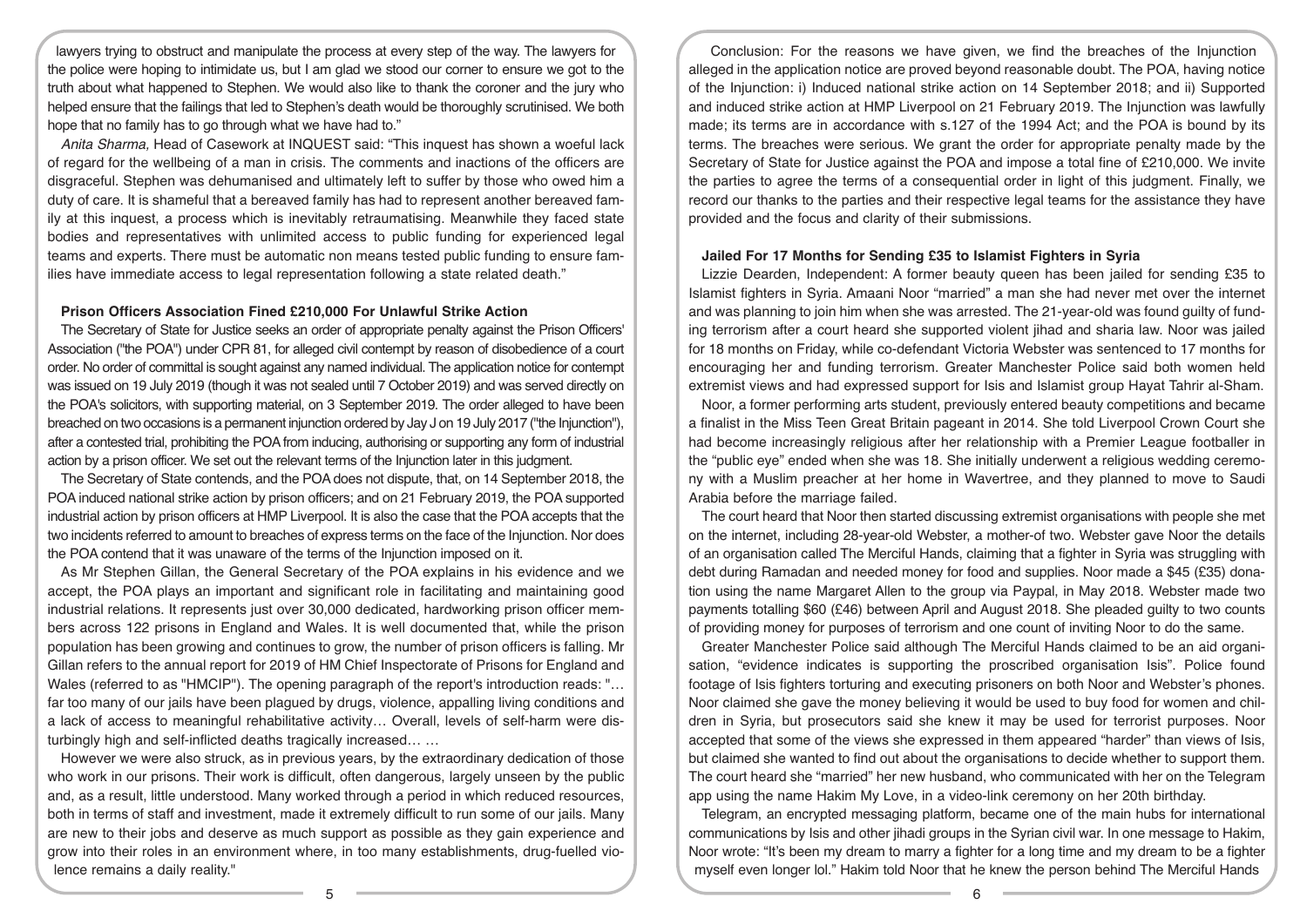account and he was a good friend. Webster, of Nelson in Lancashire, described the group Noor's husband fought for as Isis in one message. But Noor claimed he described himself as an "independent" fighter in Syria and she believed he was fighting for Islam and sharia law. She had planned to join him and on the day police searched her house she had a ticket booked to Turkey.David Gottlieb, defending, suggested Noor's failed relationships may have led to the offences and "sent her spinning out of the solar system". He said she was in a new relationship and her fiancé was in court, along with her brother and mother. Hossein Zahir, defending Webster, said she was "on a path to reform" and added: "The ideology she thought she believed in has left her life in ruins." Noor, who ran an online jewellery business, had never met Webster or her "husband" in person but communicated them with on Telegram.

When she was convicted, judge Andrew Menary QC told the jury: "It's a sad case. You have had an insight now into this very murky and challenging world that some people occupy online where people speak casually about some pretty awful things that are going on. A moment's glance online will tell you Miss Noor was in a relationship with someone in the public eye. That person was a professional footballer so her life undoubtedly at some point changed dramatically. Detective Superintendent Will Chatterton, of Counter Terror Policing North West, said online messaging by The Merciful Hands "made clear their intent to send weapons and equipment to terrorists fighting in Syria. The abhorrent footage and messages found upon both Noor's and Webster's phones clearly showed both to be sympathetic to terrorist organisations. While the amounts of money sent were relatively small, the intent of Noor and Webster was clear – to support and further the aims of terrorists fighting in Syria. I hope the sentences send a clear message that we gather evidence and pursue prosecutions against anyone who seeks to engage with and support any form of terrorism."

#### **INQUEST: Truth Justice Accountability - End of Year Newsletter 2019**

Dear friends of INQUEST, I would like to extend a huge thank you to everyone who has worked alongside us this year. Thanks to all the wonderful families we work with, our funders, members of the INQUEST Lawyers group and the phenomenal INQUEST staff team. From families bereaved after deaths in custody and detention, Hillsborough and Grenfell, it is their passion and determination, standing together in solidarity and building a community in the pursuit of accountability and meaningful change, that has led us through this busy and challenging year. INQUEST have worked tirelessly to transform and politicise the investigation of contentious deaths and uphold the rights of bereaved people in the pursuit of truth, justice and accountability. Now more than ever, we will stand strong defending human rights and access to justice and against the politics of othering, the demonising of minorities and the hostile environment. In the coming year, INQUEST will continue to give a voice to those who the state would rather silence. We will fight for a society that protects the human rights of all its citizens, particularly the most powerless and marginalised and for a more just and humane world. INQUEST will continue to campaign for our key demands, #LegalAidforInquests, an independent public body to audit, monitor and follow up action taken in response to recommendations from inquests and inquiries, and the implementation of Hillsborough Law, alongside our policy recommendations on prisons, policing, mental health, learning disability and Grenfell. We have a number of exciting and innovative projects with our growing network of family campaigners, led by the Family Reference Group. We will also be planning for 2021 when INQUEST will be celebrating our 40th anniversary. Our independence from government is

vitally important to us. Our core work is supported by trusts, foundations and donations. Please continue to support our work in whatever way you are able to and help us continue to support hundreds of families bereaved by state related deaths each year. We know this time of year can be particularly difficult for people who have experienced the death of a loved one. Please look after yourselves. On behalf of the INQUEST team we wish you all a peaceful time over this holiday period. Deborah Coles, Executive Director of INQUEST.

#### **Honduras Prison Crisis: Inmates Killed In Fresh Violence**

Inmates, some with firearms, rioted at a prison in Honduras on Friday 21st December 2019, killing at least 18 people and injuring 16 others, authorities said. The violence, which occurred in Tela in the Atlántida region on the Caribbean coast, came several days after Honduras declared a state of emergency in its prison system. The measure suspended civilian leaders in prisons and replaced them with a special commission led by military and police officers. However, the transfer of control to the special commission had not been completed when the riot broke out at the Tela prison, said José Coello, a spokesman for the new prison command system. The military and police takeover of prisons in Honduras is scheduled to last six months. Authorities want to use that time to root out corruption and violence in the prison system.

At least 18 inmates have been killed in a fight between rival gangs at a Honduran prison, less than two days after deadly violence at another jail. Officials said guns, knives and machetes were used in the fight on Sunday at El Porvenir prison east of the capital, Tegucigalpa. There has been a wave of prison violence in Honduras, where prisons are notoriously overcrowded. The government declared a state of emergency in the prison system last Wednesday, transferring control to security forces. President Orlando Hernandez made the decision after five members of the MS-13 gang were killed while in detention.

It was not immediately clear what had triggered the outbreak of violence at El Porvenir prison, but government security official Luis Suazo said gangs there were trying to "reverse this process" of intervention. At least two other inmates were injured, officials added. "The dead and wounded were attacked with bullets and sharp weapons," said Lt Antonio Coello. Honduran prisons house more than 20,000 inmates, despite only having capacity for about 8,000. Fights are common, as rival street gangs vie for control.

#### **No Safeguards for Immigration Detainees in the Prison Estate**

Background: On 20 December 2019, Mr Justice Supperstone dismissed our clients' judicial review claims challenging the absence of equivalent safeguards to Rules 34 and 35 of the Detention Centre Rules for immigration detainees held within the prison estate. The principal issue in this claim is whether the scheme governing the detention of immigration detainees held in the prison estate is unlawful. This is due to the fact that it fails to provide an equivalent protection to that contained in Rules 34 and 35 of the Detention Centre Rules 2001, which are part of the scheme that applies in Immigration Removal Centres, governing the detention of immigration detainees. We represented both lead claimants, MR and AO. MR is a Pakistani national born on 17 February 1982. He claims to have been the victim of ill treatment by a "notorious gang" in Pakistan and a victim of torture. He has made an asylum claim which remains outstanding.

AO was born in Nigeria on 1 November 1989. He claims to have been ill treated by members of Boko Haram in Nigeria and to be a victim of torture. He too made an asylum claim. That claim was dismissed on 29 March 2017. On 27 March 2019 his appeal against that decision was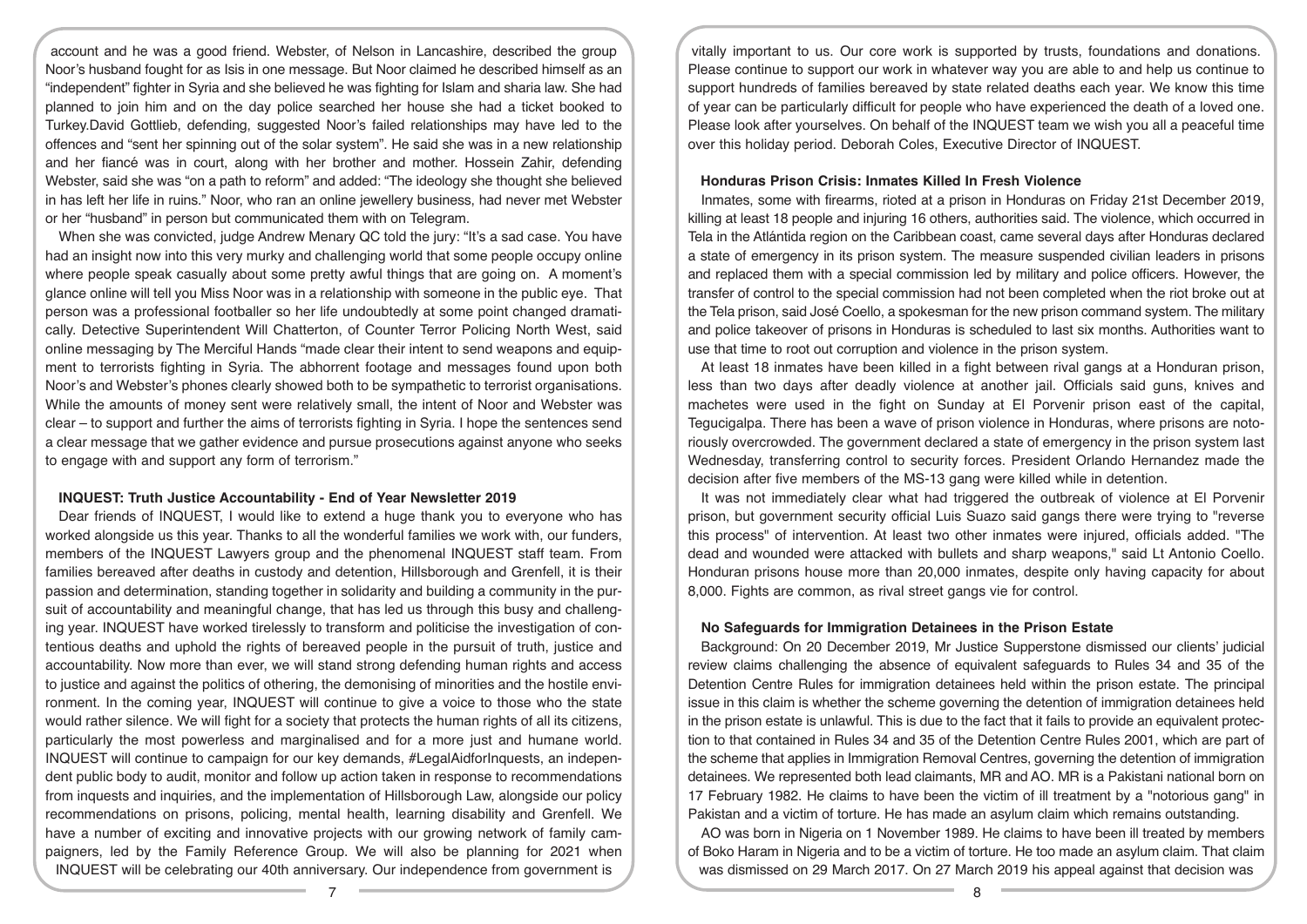dismissed by the First-tier Tribunal. On 9 May 2019 he was refused permission to appeal by the First-tier Tribunal, and on 19 June 2019 he was refused permission to appeal by the Upper Tribunal. We continue to be of the view that the absence of these critical safeguards in prison is unlawful and will be seeking permission to appeal this decision to the Court of Appeal.

Case Summary: MR and AO were the lead claimants to a judicial review challenge that argued that there is a lacuna in the scheme governing the detention of vulnerable persons, detained under immigration legislation within the prison estate, when compared with those detained in Immigration Removal Centres (IRCs). IRC's are governed primarily by the 2001 Detention Centre Rules. Rules 34 and 35 of the 2001 Rules provide a mechanism intended to identify victims of torture and mentally unwell persons through prompt physical and mental examination of all detainees, and the reporting of detainees with particular vulnerabilities. This is intended to, among other matters, facilitate the release of detainees in appropriate circumstances. Whilst Rule 21(1) of the Prison Rules 1999 (which governs the detention of immigration detainees held in the prison estate), provide for doctors to report to the SSJ on any prisoner whose health is likely to be injuriously affected by imprisonment, there are no equivalent safeguards within the prison rules that require doctors to report to the SSHD (responsible for immigration detention) on any prisoner suspected to have suicidal ideations or who may have been a victim of torture.

It was argued by the claimants that the absence of equivalent safeguards in the Prison Rules was unlawful for the following reasons: There is inherent unfairness/unreasonableness in the failure to put in place an equivalent mechanism to Rules 34 and 35 in the case of immigration detainees held in prison. That this amounts to unlawful discrimination in breach of article 14 of the European Convention on Human Rights; and It is an unlawful breach of the Equality Act 2010. In addition to this challenge, AO had a discreet unlawful detention claim challenging his detention on Hardial Singh grounds, on the basis that he was kept in detention after having obtained a rule 35 report, when briefly transferred to an IRC. Additionally, he also had an asylum appeal pending meaning that he could not be removed within a reasonable timeframe. He also argued that his detention was unlawful on the basis that the defendants had unreasonably delayed in finding him Approved Premises accommodation, after the First-tier Tribunal had granted him immigration bail. The parties came before Mr Justice Supperstone for a two-day hearing on 25 and 26 June 2018, and owing to further post-hearing pleadings and evidence relating to AO's individual claim, a further one-day hearing was listed and heard on 22 November 2019.

Outcome: Mr Justice Supperstone handed down a judgement this month in which he dismissed all of the claimants' grounds of challenge. He agreed with the defendants in distinguishing between individuals entering immigration detention in IRCs and those who enter immigration detention in prisons, on the basis that relevant medical information is likely to be known by the SSHD, from information sharing during their criminal sentence. This was despite the claimants evidence that the defendants were not aware of, in particular, that both claimants' were victims of torture. Mr Justice Supperstone also agreed that these individuals were more likely to have their detention justified, notwithstanding their vulnerabilities, due to their criminality. We are very disappointed by the judgment and maintain that there are strong legal arguments that the absence of safeguards in prison is unlawful. We will be pursuing an appeal to the Court of Appeal.

Sulaiha Ali comments on the judgment: "This is a bitterly disappointing judgment for all vulnerable detainees in prison. We continue to argue that safeguards for vulnerable detainees should apply irrespective of the location where they are detained. In particular, we stress the importance of Rule 34 and 35 of the Detention Centre Rules 2001, in that it leads to an automatic review of detention by the SSHD. As the claimants' cases demonstrate, vulnerable

detainees are languishing in prison for months after their criminal sentence concludes but struggle to evidence their vulnerability to decision makers."Representation: Hugh Southey QC of Matrix Chambers and Raza Halim of Garden Court Chambers, were instructed in this case by Toufique Hossain, Sulaiha Ali, and Philip Armitage of the Harrow based Public Law department of Duncan Lewis Solicitors.

 **Family of Man Shot By Soldier in 1972 Win Leave For Judicial Review Of Inquest Verdict** 

Scottish Legal News: Thomas Burns, a father-of-four, was shot as he left the Glenpark Social Club in north Belfast on 12 July 1972 and he died from the gunshot the following day. Belfast firm Harte Coyle Collins, acting for his daughter Patricia Burns, applied to the Attorney General for Northern Ireland for a fresh inquest in 2015. Further submissions were made by the solicitors in 2019 in relation to the verdict of misadventure found by inquest jury in April 1973, but Attorney General John Larkin QC subsequently refused a fresh inquest. The family sought leave from the High Court to challenge the Attorney General's decision by way of judicial review and a hearing date for leave has been fixed for 9 January 2020. Patricia Coyle, solicitor for the Burns family, said: "The 1973 inquest verdict of misadventure regarding Mr Burns' killing is incorrect in fact and in law. The Attorney General has accepted this in correspondence. "However he maintains that there is no usefulness in a fresh inquest. Given the new evidence contained in the HET Review, this cannot be either correct or appropriate. We are asking the High Court to review the fairness and reasonableness of the Attorney General's decision to refuse a fresh inquest in the face of compelling new evidence and legal arguments. The shooting of Thomas Burns was a mindless assassination, not an accident or a reaction. The rule of law must apply and be upheld."

## **Protect Kevan Thakrar From Racist Violence**

Incarcerated Workers Organising Committee: This evening prisoner Kevan Thakrar called to inform IWOC that a known racist attempted to take his life this afternoon. Kevin McCarthy stabbed Kevan more than four times while Kevan was at the food servery. He used a wooden shank and shouted "die, die, die!" whilst stabbing Kevan. Kevan has four puncture wounds on his back and bruises and scratches after also being hit on the head. Kevin walked past two prison officers neither of whom intervened to prevent or stop the attack until Kevan turned round to defend himself. Even then, no officers put their hands on Kevin or restrained him. No alarms were pressed/no shouting for help. Kevin McCarthy actually walked back into his own cell and locked himself in. The prison failed to take him to hospital but he was treated by two nurses on the wing. This is the second attack Kevan has experienced in HMP Full Sutton in recent months. Kevan's solicitor had raised a complaint about Kevin McCarthy prior to Kevan being moved onto the CSC because Kevin has perpetrated racist attacks against other prisoners before.

Kevan is shaken and in need of support to demand the prison move him to a safer location and take action to stop further racist attacks on his life. Feel free to use your own words as well as the sample scripts below. Hello, I am calling on behalf of Kevan Thakrar who is currently in the CSC at HMP Full Sutton. Kevan was stabbed four times yesterday by a known racist prisoner. Two prison officers were present and did not act to prevent or stop the attack until Kevan turned around to protect himself. This is the second attack Kevan has experienced in HMP Full Sutton in recent months and yet he is still held in the CSC. I am really concerned about Kevan's safety in the CSC and I am calling to demand that he is moved out of the CSC and to a safer location immediately.

Letter template: I am writing as a concerned community member on hearing of a physi-